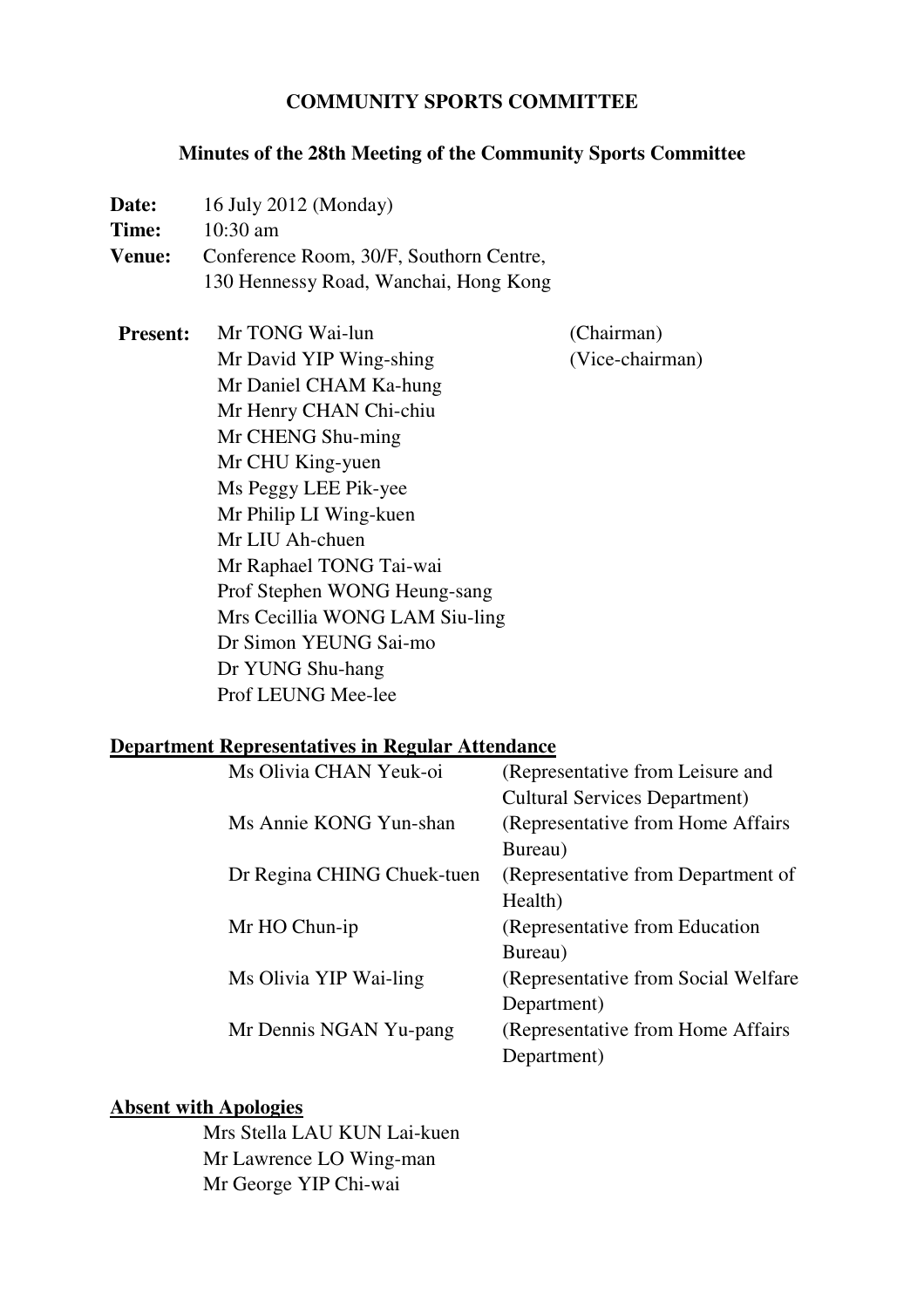#### **In Attendance**

|                  | Mrs Betty FUNG CHING Suk-yee | (Leisure and Cultural Services      |
|------------------|------------------------------|-------------------------------------|
|                  |                              | Department)                         |
|                  | Mr Bobby CHENG Kam-wing      | (Leisure and Cultural Services)     |
|                  |                              | Department)                         |
|                  | Ms Rebecca LOU Wai-yi        | (Leisure and Cultural Services      |
|                  |                              | Department)                         |
|                  | Mrs MAK CHAN Yin-hing        | (Leisure and Cultural Services)     |
|                  |                              | Department)                         |
|                  | Dr LO Wing-lok               | (Convenor of the Advisory           |
|                  |                              | Committee on the Healthy Exercise   |
|                  |                              | for All Campaign - Physical Fitness |
|                  |                              | Test for the Community)             |
|                  | Prof Stanley HUI Sai-chuen   | Department of Sports Science and    |
|                  |                              | <b>Physical Education, Chinese</b>  |
|                  |                              | University of Hong Kong             |
|                  |                              |                                     |
| <b>Secretary</b> |                              |                                     |
|                  | Mr Simon LIU Wai-shing       | (Leisure and Cultural Services)     |
|                  |                              | Department)                         |

## **Opening Remarks**

1.1 The Chairman reported that Mr LAM Hong-wah, a Member of the Community Sports Committee (CSC), had passed away because of illness in March 2012. He expressed deep sorrow over the passing of Mr LAM and paid tribute to the contribution of Mr LAM in promoting community sports over the years.

1.2 The Director of Leisure and Cultural Services (DLCS) commended the late Mr LAM Hong-wah for his active participation in and support for work at district level and the work of the CSC over the years. She was deeply saddened by his passing and had extended her heartfelt sympathy to his family. On a separate note, DLCS congratulated three Members of the CSC on having received honours from the Chief Executive on 1 July 2012. They were Mr TONG Wai-lun, the Chairman, who had been appointed a Justice of the Peace, and Mr Daniel CHAM and Mr CHU King-yuen, who had both been awarded the Bronze Bauhinia Star.

1.3 The Chairman formally welcomed all Members and representatives from various government departments to the meeting. He also welcomed Ms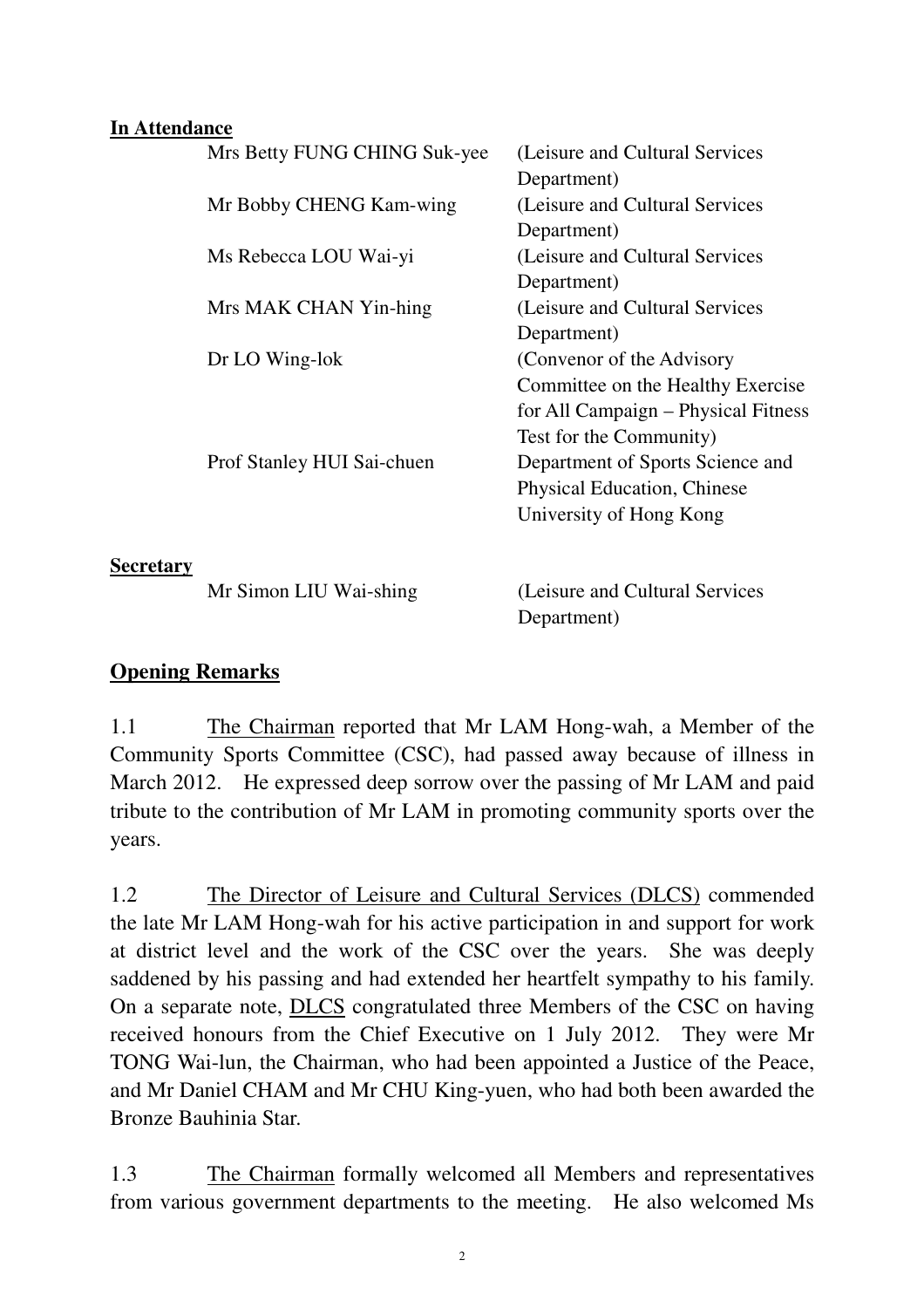Petty LAI, who had taken up the post of Principal Assistant Secretary for Home Affairs (Recreation and Sport). Ms LAI was unable to attend the meeting and was represented by Ms Annie KONG. The Chairman thanked Mr Benjamin MOK, former Principal Assistant Secretary for Home Affairs, for his contribution to the CSC. In addition to welcoming Mr Dennis NGAN of the Home Affairs Department (HAD), who attended the meeting for the first time, the Chairman welcomed Prof Stanley HUI of the Department of Sports Science and Physical Education of the Chinese University of Hong Kong and Dr LO Wing-lok, to the meeting to discuss Item 3 on the agenda regarding the Report of the Advisory Committee on the Healthy Exercise for All Campaign - Physical Fitness Test for the Community.

1.4 With Members' consent, the Chairman opened the discussion of Item 3 on the agenda regarding the Report of the Advisory Committee on the Healthy Exercise for All Campaign - Physical Fitness Test for the Community.

## **Item 3: Report of the Advisory Committee on the Healthy Exercise for All Campaign - Physical Fitness Test for the Community (CSC Paper 4/12)**

2.1 The Chairman invited Dr LO Wing-lok, Convenor of the Advisory Committee on the Healthy Exercise for All Campaign - Physical Fitness Test for the Community, to introduce CSC Paper 4/12. He also invited Prof Stanley HUI to introduce the study report on the Physical Fitness Test for the Community by PowerPoint.

2.2 Dr LO Wing-lok and Prof Stanley HUI introduced CSC Paper 4/12 and the study report respectively. Members' views on the paper and the study report were summarised as follows:

> (a) Mrs Cecilia WONG was grateful that the study report had provided a good deal of important data. Concerned about the growing severity of childhood obesity, she recommended, by citing the Mainland's requirement for one hour of sports activities a day for students in school, that the Education Bureau (EDB) consider increasing Physical Education (PE) lessons in primary schools from two to three every week. Since primary students had to be escorted by parents to and from extra-curricular activities, she proposed that the EDB allow greater flexibility when drawing up guidelines on school hours so that primary schools could make adjustments and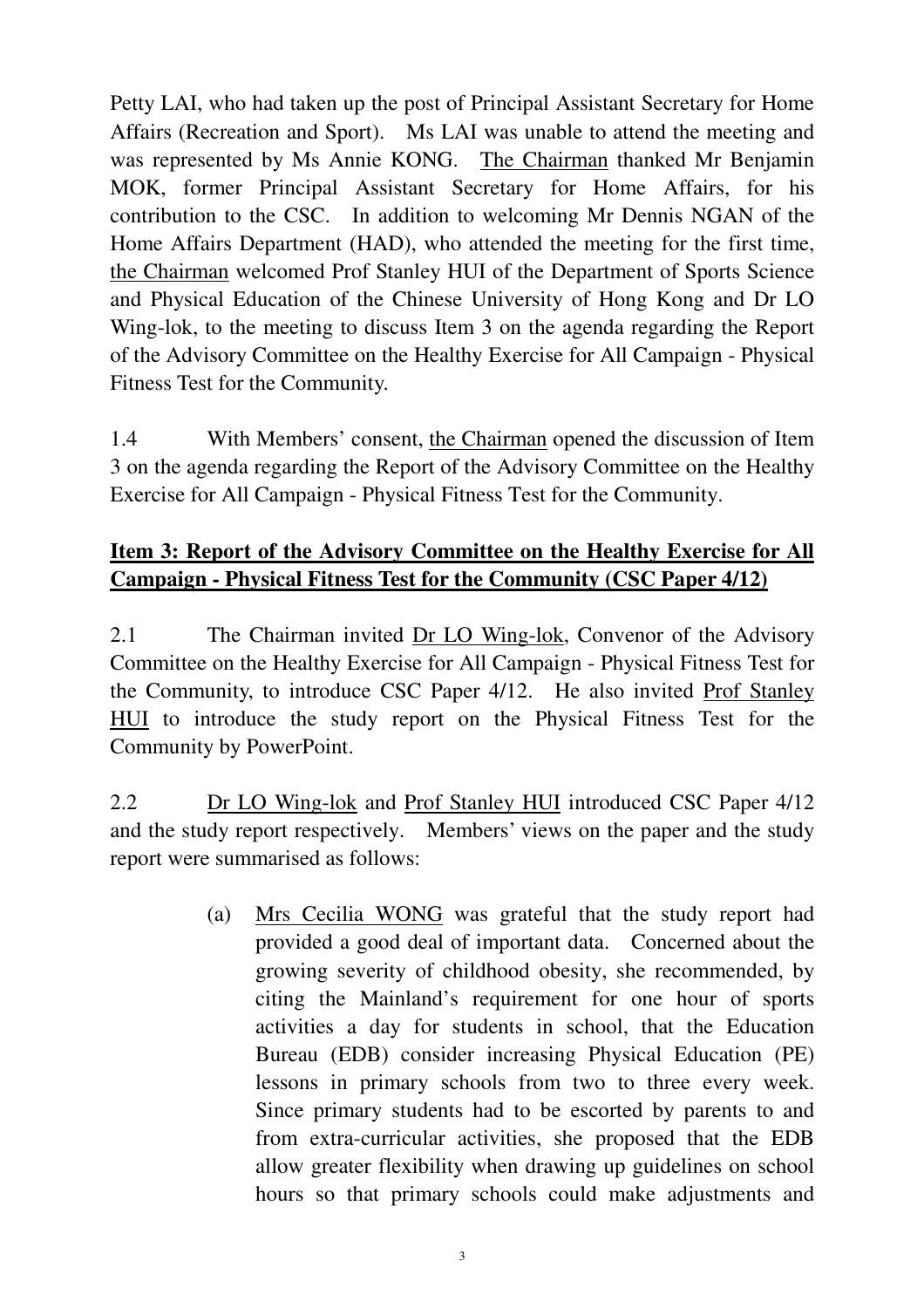arrangements to increase the physical activity level of students. Regarding adult obesity, she supported the idea that business organisations should encourage their employees to do more exercise. She cited the special school served by herself as an example, saying that the staff and drivers of her school did 20 minutes of stretching every day under the guidance of nurses to reduce the chance of injury. She suggested that government departments take the lead to motivate staff to do exercise.

- (b) Mr Philip LI considered the Body Mass Index (BMI) of adolescents to be unsatisfactory. He noted that according to the United Nations, the average life expectancy of Hong Kong people ranked second in the world, above countries that were keen on promoting sports. He wished to know more about the relationship between physical activity and life expectancy, and wondered whether the currently used measure of BMI was suitable for Hong Kong. He was worried that the public might be misled into thinking that longevity could also be achieved without physical exercise. He hoped that correct health care messages would be put across to the public.
- (c) Mr David YIP, the Vice-chairman thanked Dr LO and the organisations concerned for completing the study report. He suggested that the report, after being refined, be released to the public as early as possible to give them a better understanding of the overall physical condition of the population. As the report showed that the physical fitness of adolescents was deteriorating, he proposed that such a message be disseminated through parent-teacher associations or school heads' associations at district level. He also recommended that schools provide more extra-curricular activities and motivate students to take an active part in them.
- (d) Mr CHU King-yuen concurred with the findings of the study report that obesity was a serious problem in the age group of children. He suggested breaking down the findings by age groups and extracting information relating to school children aged between 7 and 12 to produce a leaflet for schools' reference. Apart from increasing the number of extra-curricular activities, he said that the EDB should urge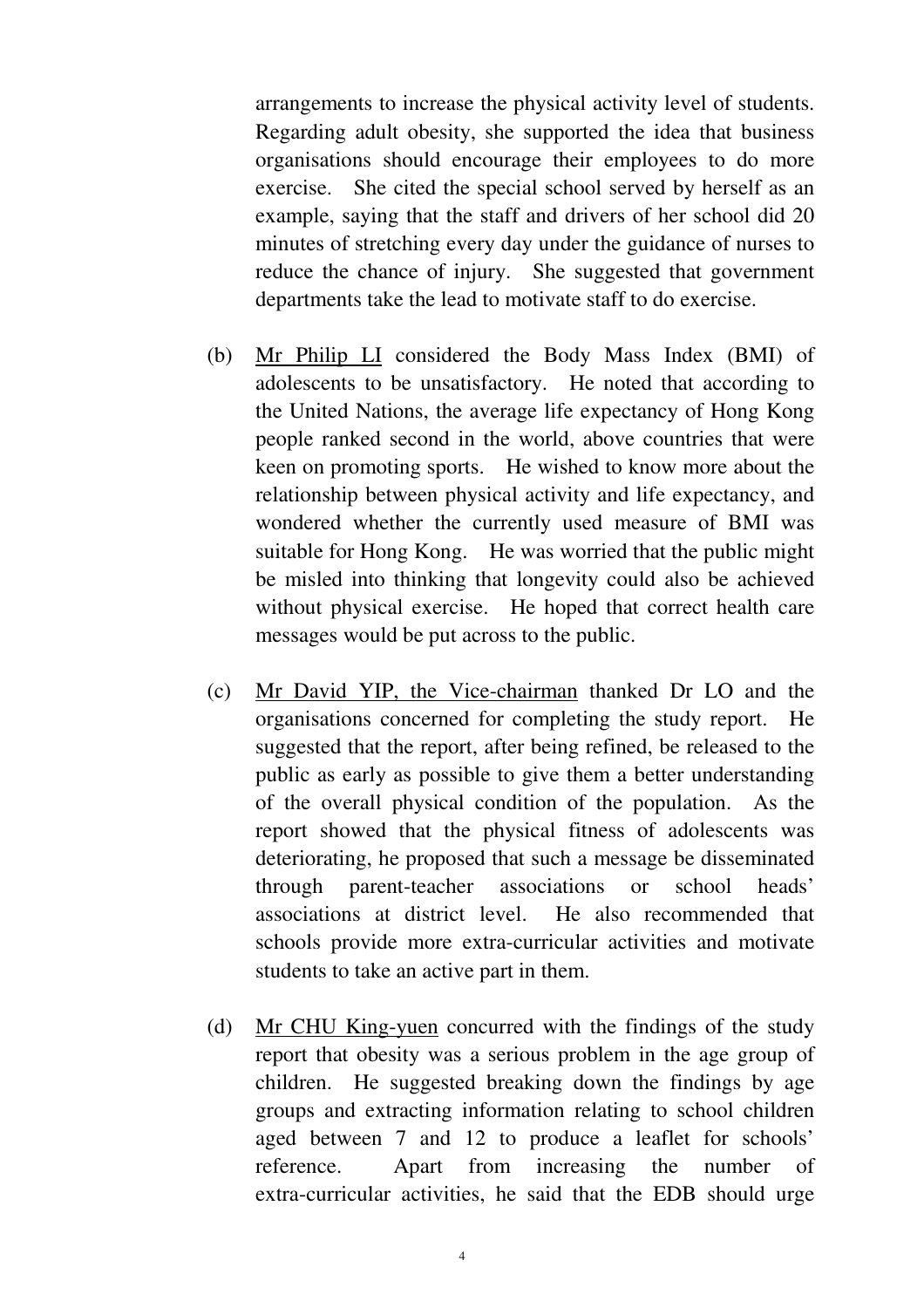schools to lead students to do brief physical exercises every day.

- (e) Prof LEUNG Mee-lee pointed out that life expectancy was subject to various factors and physical activity was only one of them. She related the longer life expectancy enjoyed by Hong Kong people to the city's superior health care system. With regard to the idea of having more PE lessons, she opined that, despite having been discussed for years, the idea would still be difficult to put into practice given the lack of significant change to the social culture and people's mindset in Hong Kong. As for the study report, she hailed the present one as an improvement on the first one, remarking that the stratified sampling method could also reflect the actual situation. Furthermore, as the report showed that "playing in playgrounds" was the most popular physical activity among infants, she suggested that a clear definition be given to the phrase in anticipation of related enquiries.
- (f) Mr Daniel CHAM regarded continuous promotion of sports as crucial. He suggested that the Home Affairs Bureau (HAB) and the Leisure and Cultural Services Department (LCSD) set aside resources annually to carry out regular promotional activities more frequently, and that the HAD provide resources for District Councils (DCs) to organise specific recreation and sports activities. He also proposed that the Government take the initiative to create a sports area at the new Central Government Complex so as to motivate business organisations to encourage their employees to engage in physical activity regularly. Furthermore, he said that the EDB should consider devising "quasi-mandatory" extra-curricular activities for students. He also recommended disseminating the message of participation in sports at LCSD venues by, for instance, setting up "BMI Calculation Corners", where scales and information on the BMI would be provided to help the public understand their physical condition. With a view to making the study report more comprehensible to the public, he suggested producing specific leaflets for different groups of targets.
- (g) Prof Stephen WONG took the view that the rich and detailed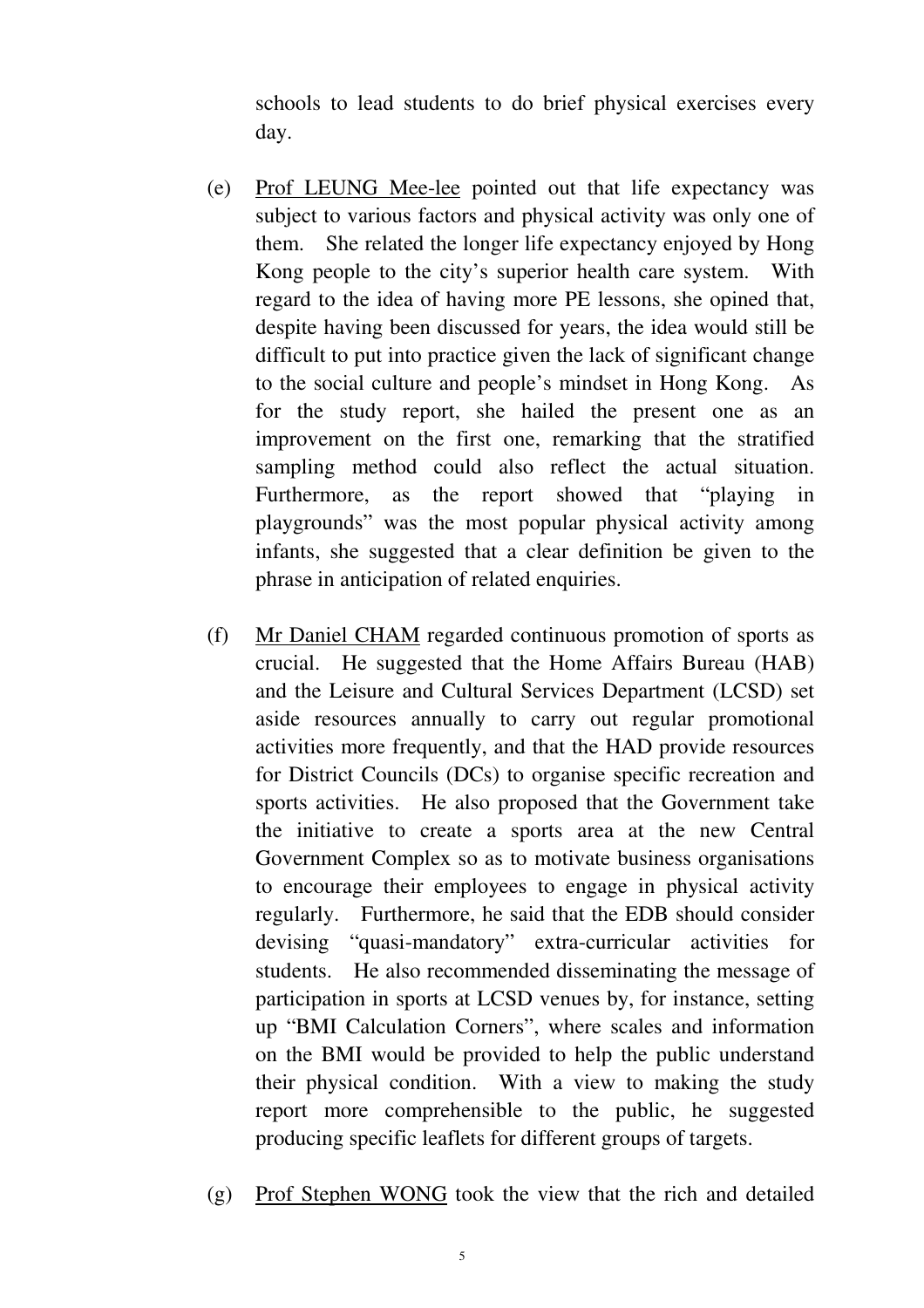data provided in the study report would serve as reference for future policy-making. He proposed that, when releasing the report, explanatory notes and definitions be added to each PowerPoint slide involving BMI data, for ease of reference by readers or the media. As the "Baseline Indicator" was currently used in the report for classification, he suggested that consideration be given to using indicators commonly used internationally, in the Asia-Pacific region or in Hong Kong to interpret the data in the report, instead of considering only the "American Indicator". He also suggested making it clear that the relationship between the findings of the Physical Fitness Test and the physical condition of the population was "correlative", not "causative". He mentioned that both the tertiary education and the health care sectors recommended 60 minutes of physical activity daily for adolescents. Although the target had yet to be met, he recommended that the EDB and other government departments bring home to the public the importance of physical activity. Besides, as the report indicated that the education level of parents had a bearing on their children's physical activity level, he said that the Government should pay more attention to the needs of the grass roots when pursuing community and environmental projects.

(h) Mr LIU Ah-chuen considered it important for parents and adolescents to make good use of outside schools hours, saying that adolescents would still fail to reach the daily target of 60 minutes of physical activity even if schools managed to arrange an additional PE lesson every week. He opined that children and adolescents were highly susceptible to parental influence. As the study report showed that the education and physical activity levels of parents had a direct bearing on the activeness of their children, he suggested that such a message be made clear at the press conference so that public opinion would not focus on seeking to increase the number of PE lessons in schools, and studies and sports would not be placed in confrontational positions. Meanwhile, he applauded the report, saying that it had looked beyond the level of physical activity to include studies on attitudes and feelings towards physical activity as well as further analysis. Believing that various factors led to adolescent obesity, he proposed setting up an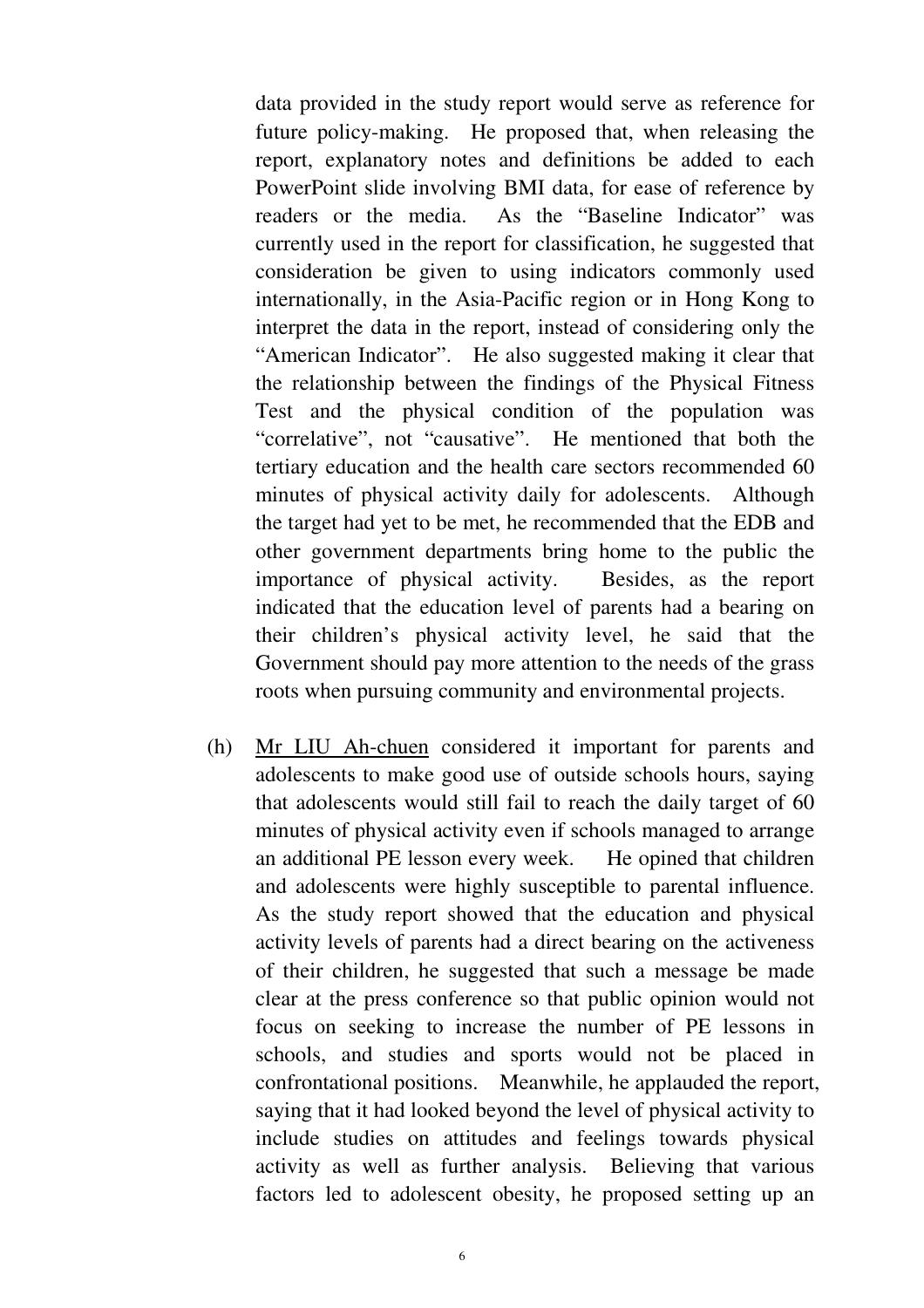inter-departmental task force to examine the health, diet, physical fitness and learning habits of adolescents. He went on to suggest that, in conjunction with the EatSmart programme of the Department of Health, the LCSD work with schools to roll out diversified activities to help improve the overall health of school children. With a view to achieving more satisfying results, he recommended holding a briefing for primary and secondary schools to introduce those research findings regarding school children.

- (i) Mr Henry CHAN suggested sharing the study report with the Commission on Youth (COY) and the Women's Commission. Since the DCs currently worked with the COY to organise summer activities for adolescents, he proposed that the DCs arrange more sports activities popular with adolescents to enhance their participation. He also recommended displaying promotional slogans at LCSD venues and other places such as offices to call on people to take the stairs more often and incorporate physical activity into their daily lives.
- (j) Mr Raphael TONG remarked that the study report was very detailed, providing data not only on the physical fitness of Hong Kong people (which could serve as reference indicators for a similar study to be conducted in five years' time), but also for evaluating the effectiveness of the strategies for promoting community sports formulated and pursued by the CSC. Besides, the report had made available a wealth of reference data that would enable the CSC to have a clear understanding of the needs of the public. Apart from supporting the increase in the number of parent-child activities, activities for women and sports activities popular with adolescents, he suggested that the Government drive public participation in physical activity by setting out a direction and implementing vigorously relevant measures, such as the provision of facilities and the organisation of large-scale activities.

2.3 With regard to Members' views and suggestions, responses from relevant parties in attendance and representatives of government departments were summarised as follows: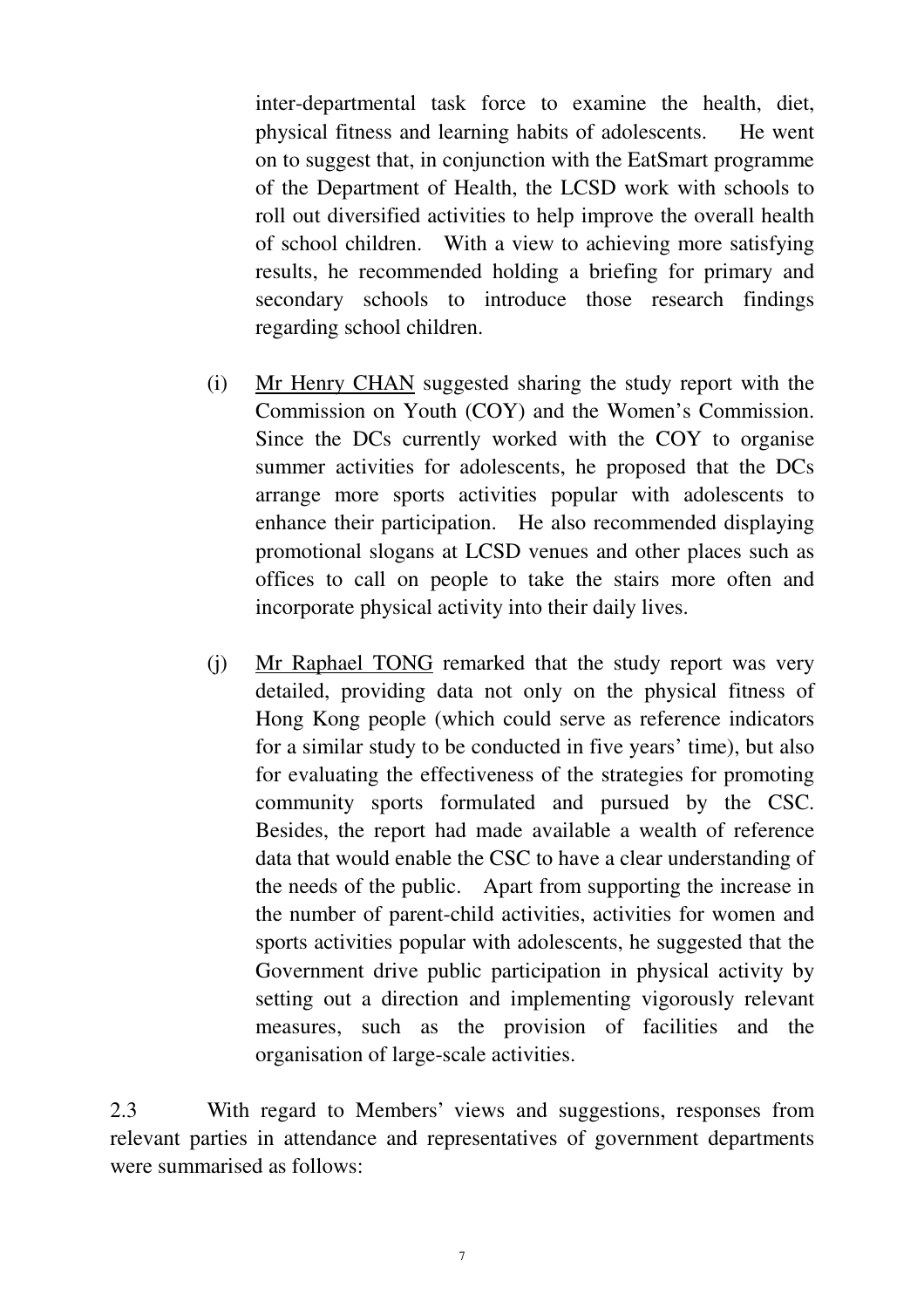- (a) Mr David YIP, the Vice-Chairman said that in his capacity as Convenor of the Youth Programme Co-ordinating Committee, he was responsible for co-ordinating summer activities held in the 18 districts. He mentioned that the Hong Kong Jockey Club provided funding support for summer activities across the territory annually and some of those activities were related to sports. Furthermore, given that each DC currently had its own Healthy City Steering Committee in charge of promoting healthy lifestyles, he suggested that the study report, after being refined, be distributed to each DC and other relevant organisations, which he believed would offer help and support.
- (b) Dr Regina CHING hoped that the public would understand that the life expectancy of Hong Kong people was a figure arrived at by averaging the death ages of the city's elderly population and that the figure could not fully reflect the actual life expectancy of the younger age groups in the present study. She thought that the study report had not only determined the correlation between the physical activity pattern and the physical fitness of Hong Kong people, but also revealed the overall physical condition of the population. She hoped that the public would be aware that physical activity was part of their daily lives, adding that efforts should be made to promote the concept of "lifestyle physical activities". Taking the view that physical activity should be intertwined with people's life and social development, she proposed that more consideration be given, at the policy bureau level, to other aspects including transport design, the environment, employment, building design and town planning so as to achieve win-win results by, for example, encouraging public participation in physical activity and conservation of social resources.
- (c) Prof Stanley HUI thanked Members for their views and gave a brief response. He pointed out that the primary objective of the present study had been to determine the correlation between the physical activity pattern and the physical fitness of Hong Kong people aged between 3 and 69, rather than the correlation between life expectancy and physical activity. He went on to explain that the classification used in the report had been based on the currently widely accepted BMI criteria recommended by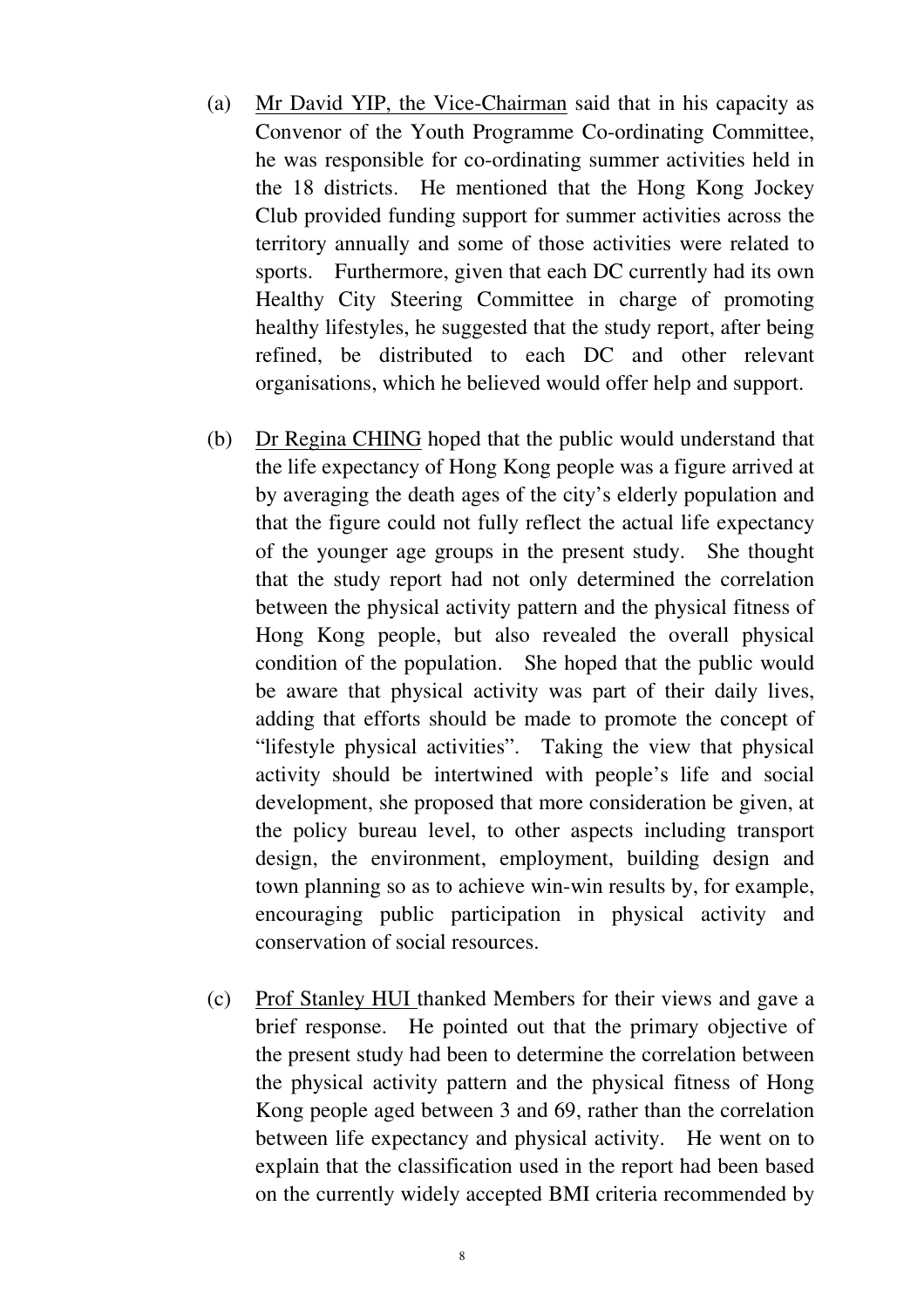the World Health Organization for Asians. As regards the definition of "playing in playgrounds", he responded that "playgrounds" referred generally to playground facilities. He also said that the relationship between physical fitness and the level of physical activity was "correlative", not "causative". He recommended the establishment of a dedicated authority to continue studying and surveying the level of physical activity and the physical fitness of the population.

- (d) Dr LO Wing-lok thanked Members for their views. He suggested forming a standing committee to make good use of the data in the study report, to implement and follow up on the report's recommendations, and to monitor continuously the overall physical condition of the population.
- (e) DLCS said that the wealth of data and recommendations contained in the study report could serve as reference for government departments to enhance the quality of their services. According to the views expressed in the present meeting, the decline in physical activity of Hong Kong people, as revealed in the report, was related to the culture, attitudes, personal perception and choice of the population. She suggested that, when releasing the report to the public, emphasis be placed on self-responsibility for maintaining physical fitness: in addition to a balanced diet, people should adopt a healthy lifestyle by incorporating physical activity into their daily routines. As for the problem of childhood overweight and obesity, she said that it was a global social issue involving a multitude of factors and could not be addressed by one single government department. To rectify the situation, apart from promoting a healthy diet among children and encouraging them to do more exercise, changing their habits as well as their own or their families' mindset was the most important. All stakeholders, including government departments, schools, parents and students, had an important role to play. It was incumbent upon them to make a concerted effort to arrest the social trend of childhood overweight and obesity.
- (f) Mr HO Chun-ip said that among the majority of schools that followed the recommendation of the Curriculum Development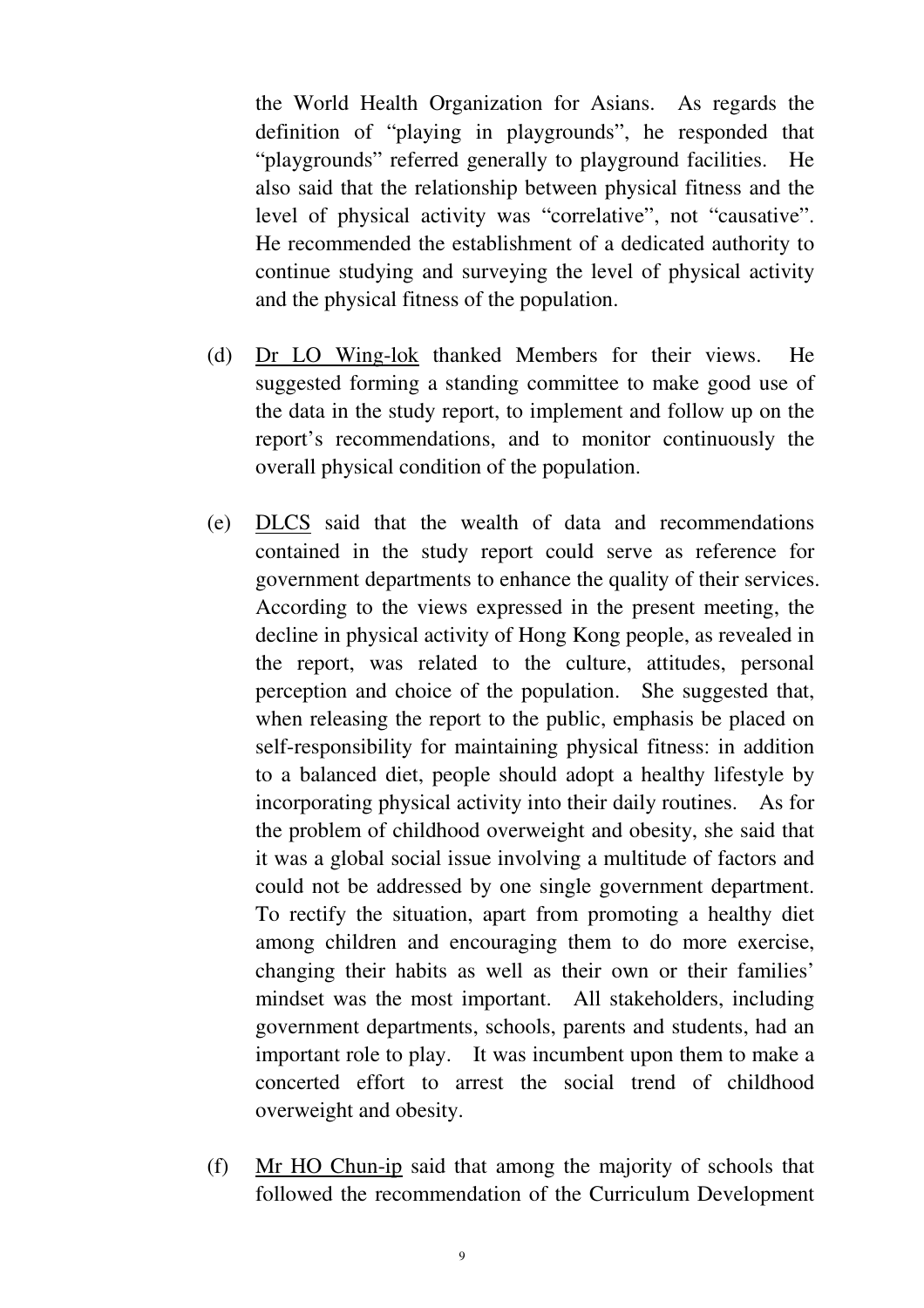Council and allocated 5% to 8% of the total lesson time to PE, only a few managed to offer three PE lessons per week. He suggested that schools encourage students to stay healthy by adopting the Baseline Indicator as a starting point for physical activity. He said that, for example, encouraging children to help parents with household chores would not only enhance the parent-child relationship, but also increase the physical activity level of children. He mentioned that in 2011 the Ministry of Education had required all primary and secondary schools on the Mainland to ensure one hour of sports activities a day for students in school. He added that the EDB was currently reviewing its guidelines on basic education with a view to encouraging schools to help students lead an active and healthy lifestyle.

(g) Prof LEUNG Mee-lee suggested that professionals such as Dr Regina CHING and Dr Patrick YUNG be invited to attend the press conference for the release of the study report and offer their professional advice.

2.4 The Chairman thanked Members for their valuable views. He also thanked Dr LO Wing-lok and Prof Stanley HUI for their reports.

[Dr LO Wing-lok and Prof Stanley HUI left the meeting after presenting their reports.]

# **Item 1: Confirmation of the Minutes of Last Meeting of the CSC**

3.1 The draft minutes of the 27th meeting had been emailed to Members for comment on 15 May by the Secretariat and hitherto proposed amendments from the HAB had been received. The amended minutes had been emailed to Members on 9 July. The Chairman asked Members to refer to the proposed amendments tabled at the meeting. As no further amendment was proposed at the meeting, the Chairman announced that the minutes of the 27th meeting were endorsed.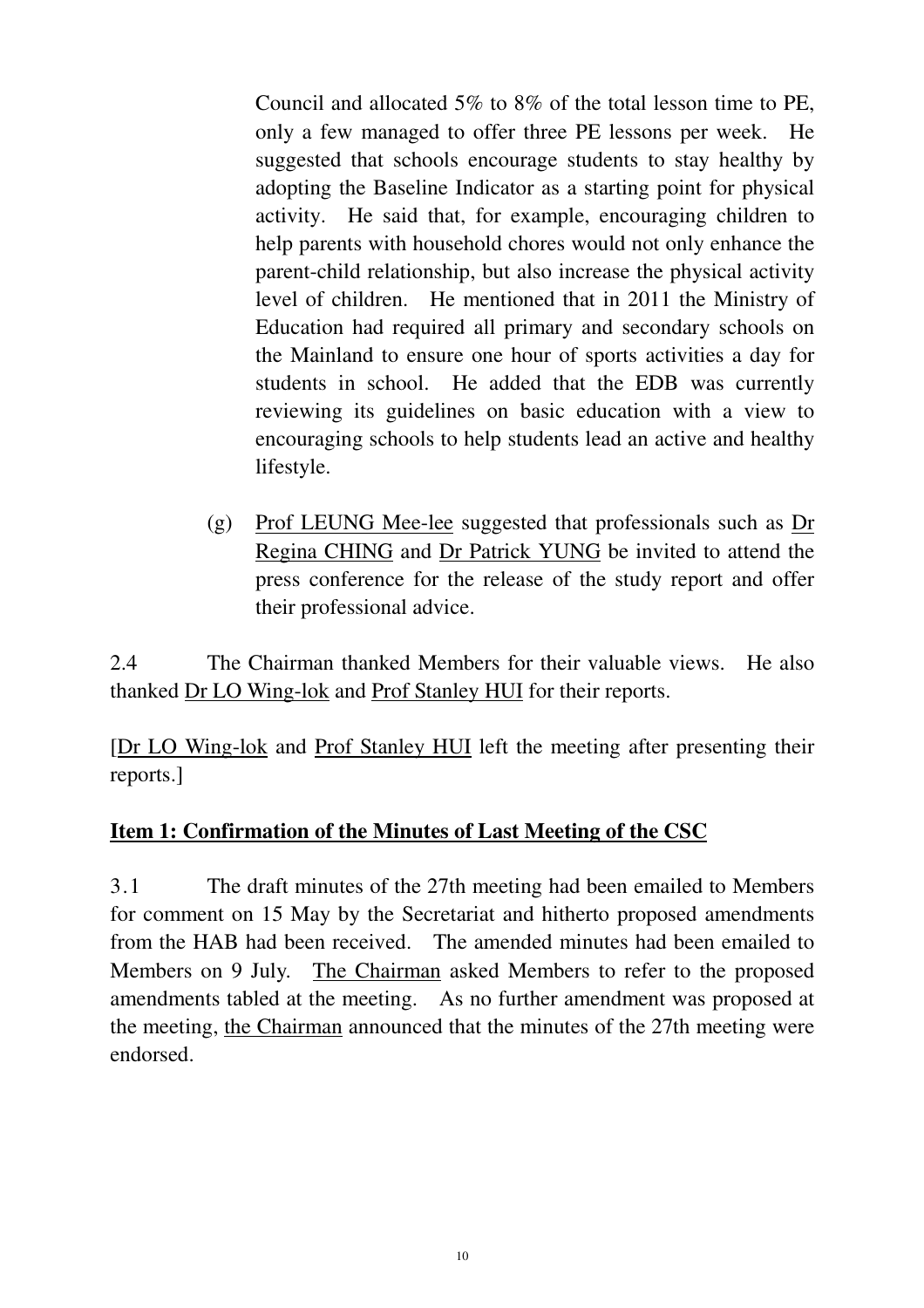## **Item 2: Matters Arising**

## **(i) Report on Sport For All Day 2012**

4.1 The Chairman invited Mr Simon LIU of the LCSD to report the programme arrangements of the Sport For All Day 2012.

4.2 Mr Simon LIU reported that the Sport For All Day 2012 would be held on 5 August. To tie in with the London Olympics and encourage the participating Hong Kong athletes to strive for excellence in the Games, this year's event would be themed upon the Olympics. The LCSD would organise a series of recreation and sports programmes and provide free admission to and free use of various relevant facilities for the public on the event day. He urged Members to attend the launch ceremony at the Siu Sai Wan Sports Centre at 3 pm that day. To promote regular participation in sports, the LCSD had produced new APIs for broadcasting on TV channels, radio, the MTR and Roadshow from July onwards. The APIs consisted of two different versions. Apart from encouraging members of the public to exercise regularly, the one broadcast before 5 August aimed at calling upon the public to participate actively in the Sport For All Day and support local athletes who would take part in the London Olympics, while the one broadcast afterwards aimed at encouraging public participation in physical activities.

4.3 The Chairman hoped that Members would reserve time to attend the launch ceremony of the Sport For All Day on 5 August.

#### **(ii) Report on School Sports Programme Coordinator Pilot Scheme**

5.1 The Chairman invited Mrs Joan MAK of the LCSD to report the latest progress of the School Sports Programme Coordinator Pilot Scheme.

5.2 Mrs Joan MAK reported that the working group had held a briefing on 22 March to introduce the Pilot Scheme to the attending representatives from 93 secondary schools. It was stressed at the meeting that participating schools would be required to appoint a staff member as the mentor of School Sports Programme Coordinators (SSPCs). A total of 41 applications for the Pilot Scheme had been received. Under the supervision of Mrs Stella LAU, the Vice-convenor of the Student Sports Activities Co-ordinating Sub-Committee (SSACS) and Mr CHU King-yuen, a Member of the CSC, the assessment panel had selected suitable schools for implementing the Pilot Scheme and announced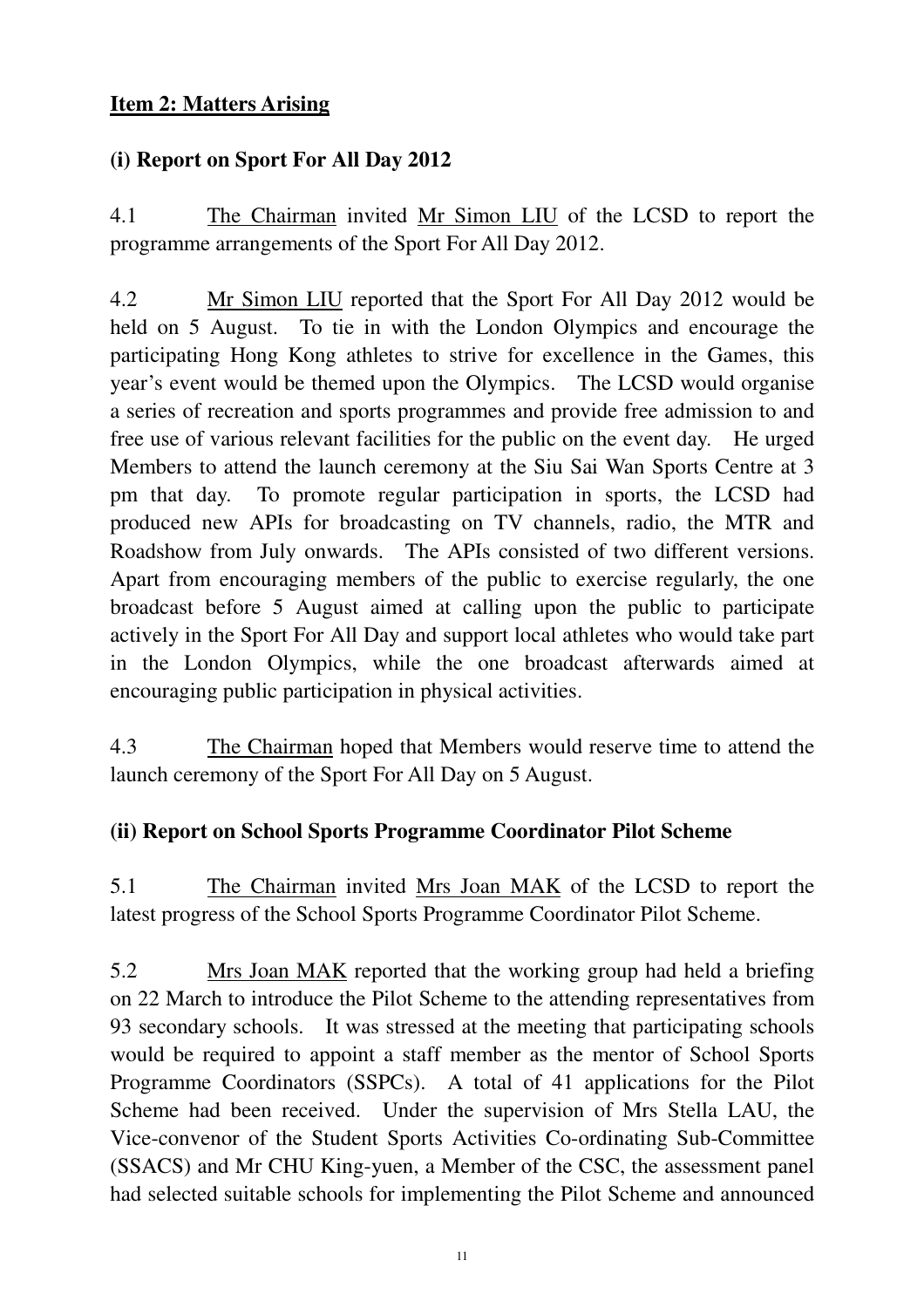the result in June. To date, a total of nine retired athletes had taken part in the Scheme. The working group had made appropriate matching according to the sports development plans of successful applicant schools and the preferences of the athletes. The Hong Kong Sports Institute would continue to recruit suitable retired athletes with a view to fully utilising the quota for the Pilot Scheme within the implementation period. The working group had also explained the implementation details of the Scheme in detail and distributed working guidelines to the representatives from the nine participating schools on 11 July, on which media coverage was arranged. The Pilot Scheme would be officially launched in the 2012-13 academic year. Co-organisers would closely monitor the implementation of the Scheme and participating schools would be required to submit programme reports and annual returns regularly for reviewing the implementation progress. The working group would continue to report to Members the latest progress of the Pilot Scheme.

5.3 Mrs Cecilia WONG hoped that the Scheme could be extended to special schools in the future and that both mainstream athletes and athletes with disabilities could be appointed as SSPCs. According to her, more than 20 athletes would be competing in the London Paralympics as of now and some of them were believed to retire after the Games. She hoped that the Scheme could provide job opportunities for these athletes and contribute to the sports development of the participating schools.

5.4 Mr Raphael TONG suggested providing additional resources for SSPCs to study other subjects with a view to preparing them for career development upon their completion of the three-year Pilot Scheme, so that they could take up other teaching duties in their serving schools after completing the Scheme and integrate into the school community.

5.5 Ms Olivia CHAN of the LCSD emphasised that the Scheme was on a trial basis, aiming to provide a training platform for retired athletes, enrich their work experiences and help them plan their future careers. She said that an interim review would be conducted for the Pilot Scheme after its first year of implementation for the purpose of devising the way forward.

# **Item 4: Report of the 4th Hong Kong Games Organising Committee (CSC Paper 5/12)**

6.1 The Chairman invited Ms Rebecca LOU of the LCSD to introduce the CSC Paper 5/12.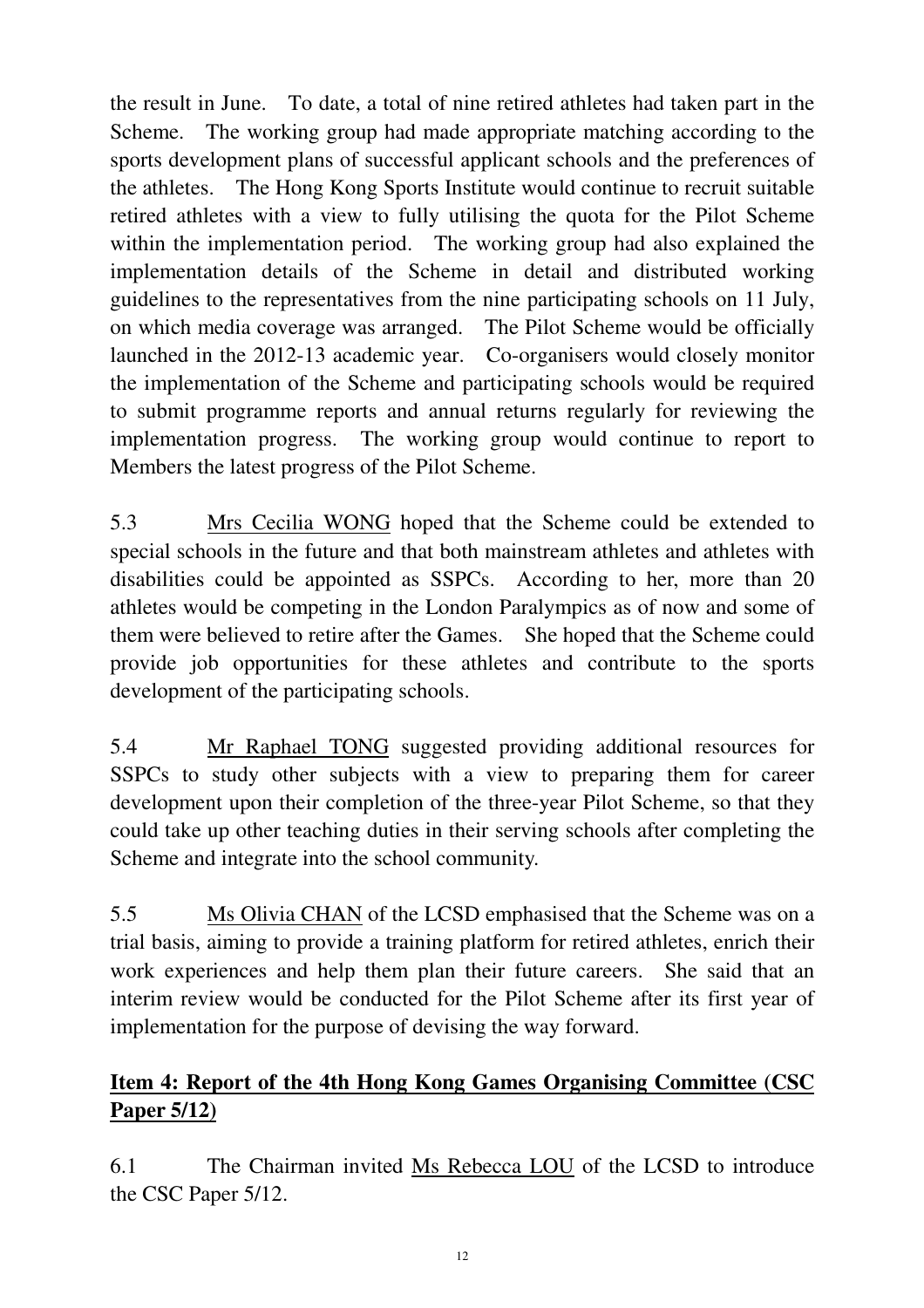6.2 Ms Rebecca LOU reported to Members the progress of the organising work of the 4th Hong Kong Games (HKG).

6.3 Mrs Cecilia WONG asked whether athletes with disabilities would be provided a chance to participate in the HKG. Ms Rebecca LOU responded that Elite Athletes' Demonstration and Exchange sessions would continue to be held during this year's HKG and athletes with disabilities would be invited to participate in the sessions of four sports, namely athletics, swimming, table tennis and badminton, and to engage in exchanges with participants from the 18 districts through the demonstrations and experience sharing.

## **Item 5: Any Other Business**

## **(i) Hong Kong and Shanghai Summer Sports Camp for Youth 2012**

7.1 The Chairman invited Mrs Joan MAK of the LCSD to report on the Hong Kong and Shanghai Summer Sports Camp for Youth 2012.

7.2 Mrs Joan MAK reported that this year's Camp would be held between 23 and 27 July at the Oriental Land in Shanghai, China and the sports under the exchange programme would be tennis, handball and basketball. The Hong Kong delegation consisted of 53 members in total, including 42 participants, the Head and Deputy Head of Delegation and coaches. In-camp activities included sports training, friendly matches and visits to tourist attractions and sports facilities. The LCSD had organised a pre-camp briefing at Kowloon Park Sports Centre on 10 July to introduce in detail the itinerary and points to note to members of the Hong Kong delegation, participants and their parents and distribute uniforms.

7.3 The Chairman remarked that he and Mr LIU Ah-chuen, the Convenor of the SSACS, had served as the Head of Delegation and Deputy Head of Delegation of the Camp in the previous two years. As this year's Camp would be held on 23 July, the Chairman had invited Mr David YIP, the Vice-chairman and Mrs Stella LAU, the Vice-convenor of the SSACS to be the Head and the Deputy Head of Delegation of the Camp to lead the delegation to the Camp. He thanked them for accepting the invitation.